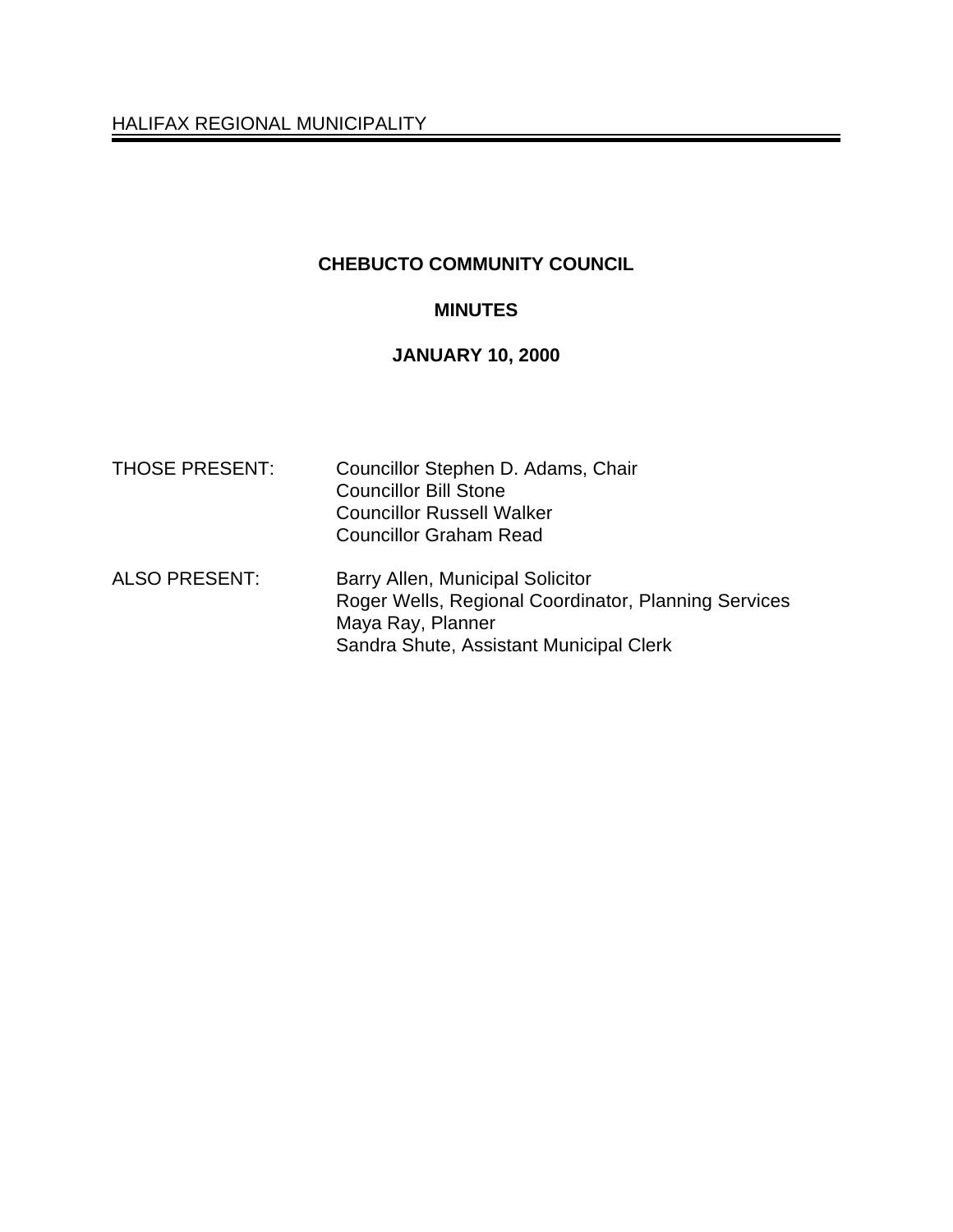# **TABLE OF CONTENTS**

| 1.  |                                                                             |                                                                                                                                 |   |  |
|-----|-----------------------------------------------------------------------------|---------------------------------------------------------------------------------------------------------------------------------|---|--|
| 2.  |                                                                             |                                                                                                                                 |   |  |
| 3.  | Approval of the Order of Business and Approval of Additions and Deletions 4 |                                                                                                                                 |   |  |
| 4.  | <b>Business Arising Out of the Minutes</b>                                  |                                                                                                                                 |   |  |
|     | 4.1<br>4.2<br>4.3                                                           | MPS Dispensation re Provincial and Federal Governments                                                                          |   |  |
|     |                                                                             |                                                                                                                                 |   |  |
| 5.  |                                                                             |                                                                                                                                 |   |  |
| 6.  |                                                                             |                                                                                                                                 |   |  |
| 7.  |                                                                             |                                                                                                                                 |   |  |
| 8.  |                                                                             | <b>Public Hearings</b>                                                                                                          |   |  |
|     | 8.1                                                                         | Application by Danalie Enterprises for a Development Agreement<br>to expand a Child Care Centre at 181 Main Avenue, Halifax -   |   |  |
| 9.  | Correspondence, Petitions and Delegations - None  8                         |                                                                                                                                 |   |  |
| 10. | <b>Reports</b>                                                              |                                                                                                                                 |   |  |
|     | 10.1                                                                        | Case 00122 - Application for Stage 2 Development Agreement,<br>Parcels BC-4, BC-5, BC-7 and BC-8, Clayton Park West,<br>Phase 4 | 9 |  |
| 11. |                                                                             |                                                                                                                                 |   |  |
| 12. | <b>Added Items</b>                                                          |                                                                                                                                 |   |  |
|     | 12.1                                                                        |                                                                                                                                 |   |  |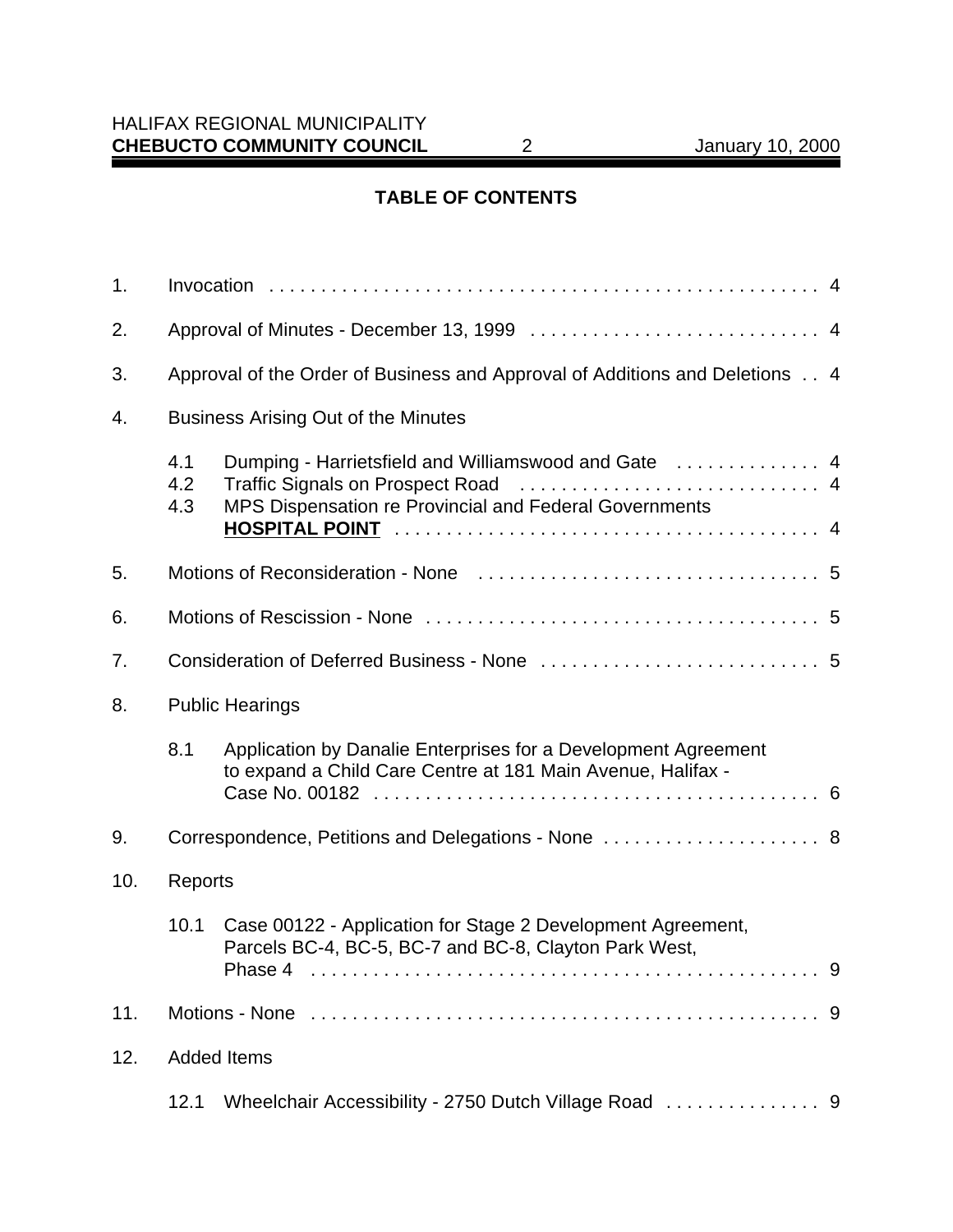# HALIFAX REGIONAL MUNICIPALITY

| <b>CHEBUCTO COMMUNITY COUNCIL</b> | January 10, 2000 |  |
|-----------------------------------|------------------|--|
|                                   |                  |  |
|                                   |                  |  |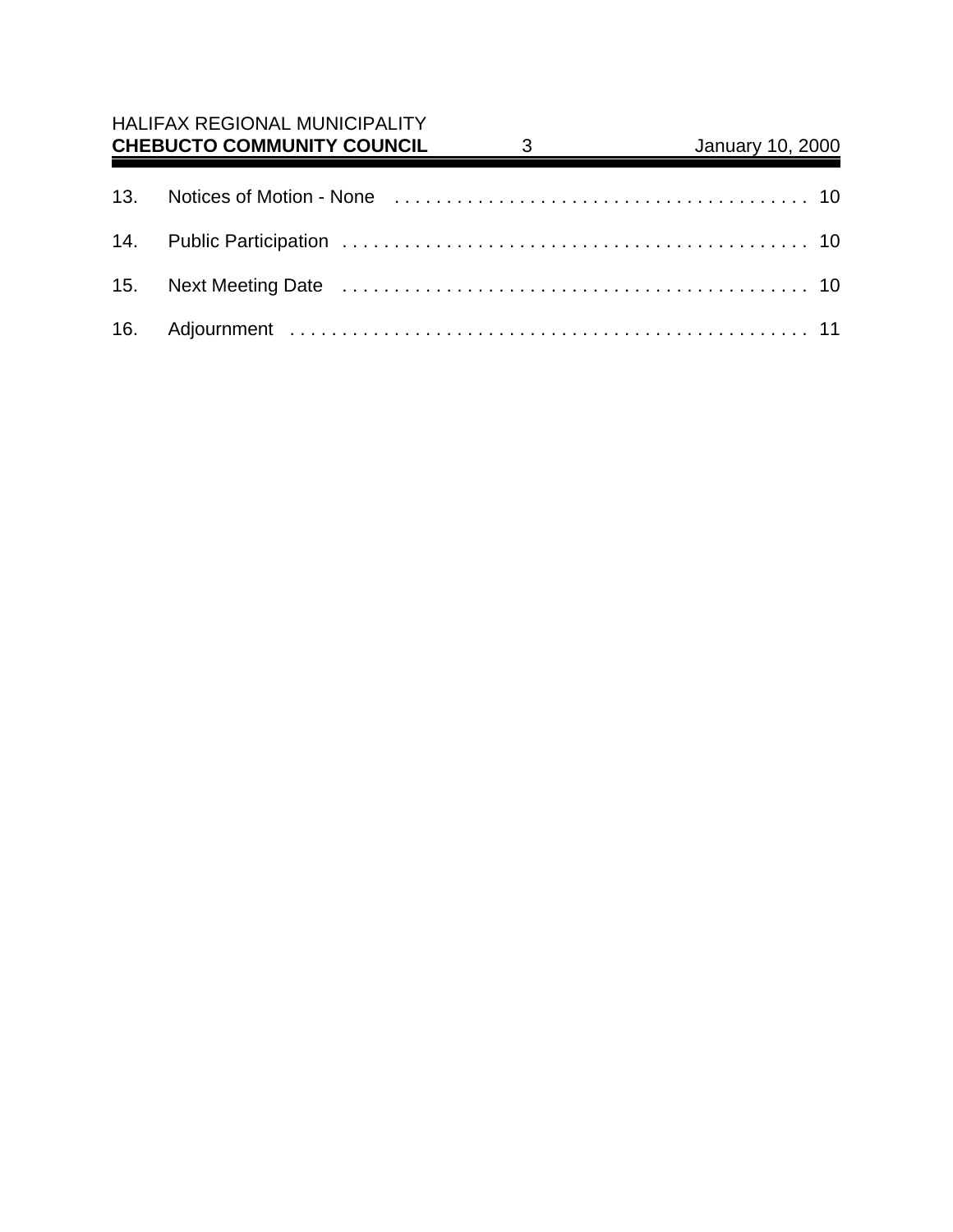#### 1. **INVOCATION**

The meeting was called to order at 7:00 p.m. with an Invocation at 2750 Dutch Village Road, Halifax.

## 2. **APPROVAL OF MINUTES - DECEMBER 13, 1999**

**MOVED by Councillors Walker and Read that the Minutes of meeting held on December 13, 1999 be approved as circulated. MOTION PUT AND PASSED.**

## 3. **APPROVAL OF THE ORDER OF BUSINESS AND APPROVAL OF ADDITIONS AND DELETIONS**

Added Items: Wheelchair Accessibility - 2750 Dutch Village Road - Councillor Adams

**MOVED by Councillors Read and Walker to approve the Order of Business as amended. MOTION PUT AND PASSED.**

### 4. **BUSINESS ARISING FROM THE MINUTES**

#### 4.1 **Status Sheet Items**

4.1.1 Dumping - Harrietsfield and Williamswood and Gate

Follow up letter was sent to Department of Transportation on December 30, 1999.

4.1.2 Traffic Signals on Prospect Road - No report received.

## 4.1.3 Municipal Planning Strategy re Provincial and Federal Governments (**HOSPITAL POINT)**

Councillor Adams referred to the original request at the November 1, 1999 meeting and the subsequent request for a Staff Report as to why there is not a clause in the MPS that provincial and federal regulations may supersede this document at any time.

Councillor Adams stated there was no report from staff to date; however, he wanted to read something into the record with regard to the project recently approved at Hospital Point.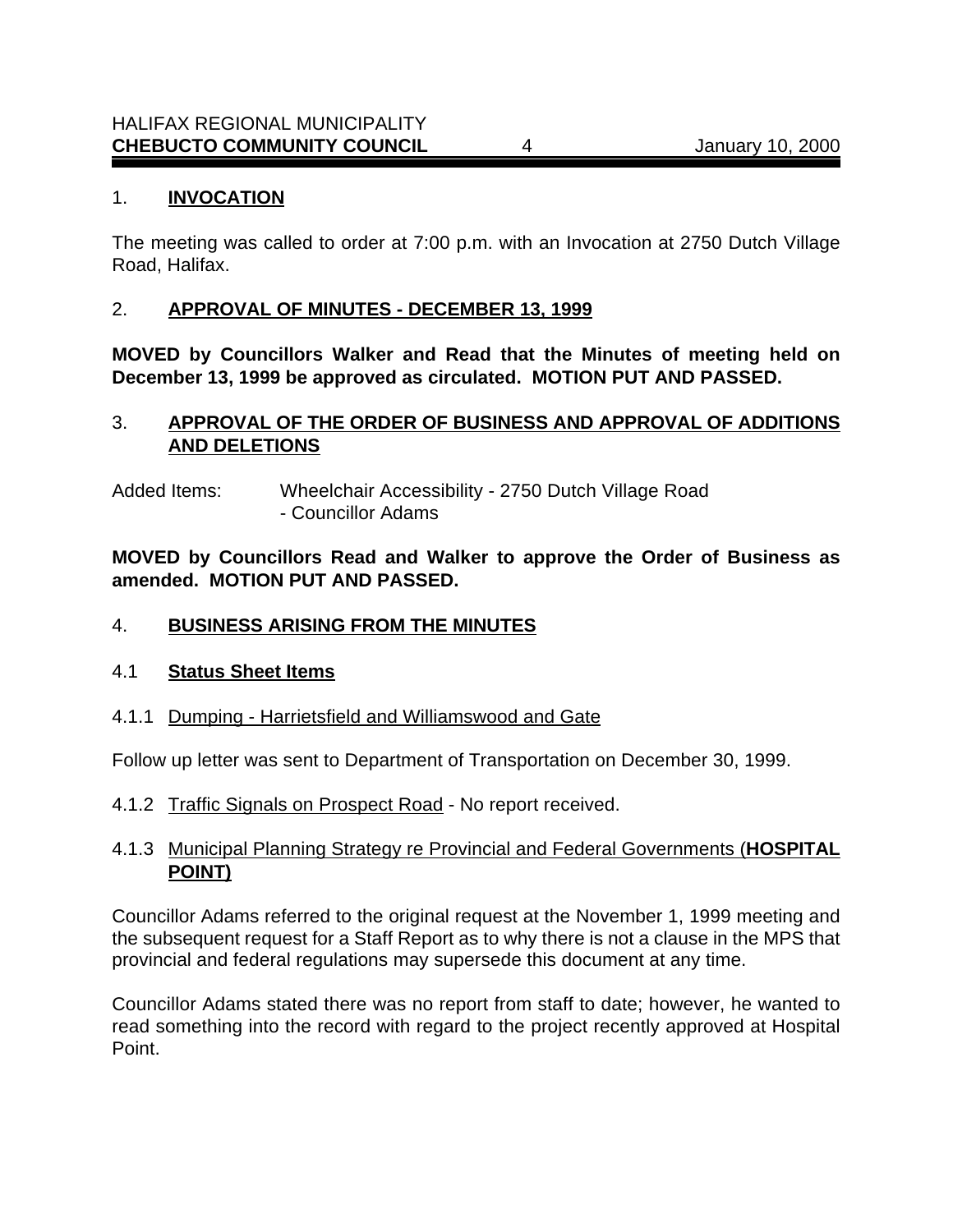#### HALIFAX REGIONAL MUNICIPALITY **CHEBUCTO COMMUNITY COUNCIL** 5 January 10, 2000

Councillor Adams then stated that on the evening of Tuesday, December 14, 1999, he made a motion that, in essence, allowed for development to proceed on a property zoned R-2 at Hospital Point in Herring Cove. This development was a commercial project. The motion allowed the project to proceed without the necessity of rezoning. He did this without the written support material requested by the Herring Cove Ratepayers Association. He acknowledged he was absolutely wrong in doing so and, for that, he apologized. The Herring Cove Ratepayers Association is not against the project. In fact, they recognize the importance and significance for not only HRM but for Canada as well; however, they were not pleased with the process and, in fact, were quite disappointed. Additionally, they were not pleased with the lack of communication experienced. As their Councillor, he would make every effort to right this wrong by opening the lines of communication, not only with HRM but with World Wide Fibre and the residents and ensure the process is perfectly transparent. Further, he would make every effort to raise the level of comfort in the community of Herring Cove with regard to this project.

As of today, Councillor Adams advised he spoke to Ron Lowe, a By-law Enforcement Officer, who has been to Herring Cove and delivered information to World Wide Fibre that they are not to proceed with their project outside the time specified in the Noise By-law. As well, he spoke with Mary Ellen Donovan, Municipal Solicitor who will send a letter to the Ratepayers Executive outlining the reasons for allowing this project to proceed. He was also in the process of requesting information from World Wide Fibre regarding future development on the site and future uses for the particular building. This information would reiterate the information found in a November 8, 1999 letter to HRM.

Councillor Adams stated he wanted this read into the record, not only for the information of Community Council, but for the Executive of the Ratepayers of Herring Cove and the residents of Herring Cove. He was confident this project would be, in the end, one that everyone could live with.

Councillor Walker asked what By-laws World Wide Fibre had to follow. In response, Councillor Adams advised that the Municipal Solicitor indicated they had to follow the Bylaws but not the zoning.

Barry Allen, Municipal Solicitor, stated there was always a question of degree in which provincial and federal laws interact. As far as hours of operation were concerned, he was sure this would be covered by Mary Ellen Donovan.

- 5. **MOTIONS OF RECONSIDERATION** None
- 6. **MOTIONS OF RESCISSION** None
- 7. **CONSIDERATION OF DEFERRED BUSINESS** None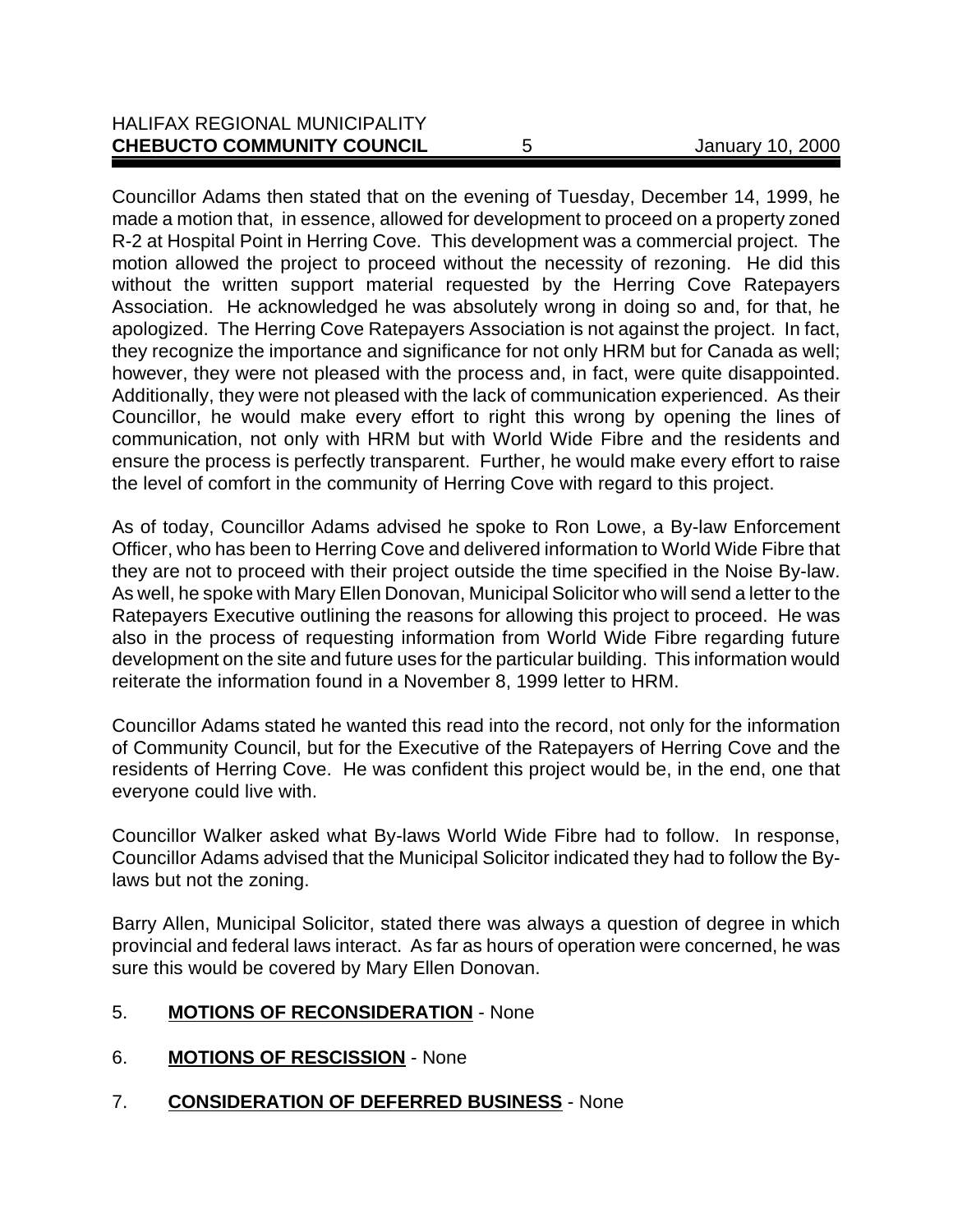#### 8. **PUBLIC HEARINGS**

#### 8.1 **Application by Danalie Enterprises for a Development Agreement to Expand a Child Care Centre at 181 Main Avenue, Halifax - Case No. 00182**

A Staff Report dated November 19, 1999 was before Community Council. Maya Ray, Planner provided an overview of the application with the aid of overheads. Staff was recommending approval of the application.

On a question from Councillor Read as to the size of the lot, Ms. Ray advised it was 6000 sq. ft. with 60' of frontage. Living area of the house was 1300 sq. ft.

Councillor Read then asked for information regarding traffic concerns on Main Avenue. In response, Ms. Ray advised that Main Avenue was a minor collector. Traffic Services advised that they did not see any traffic problems and agreed with the proposal.

Councillor Read said he would have thought there were exceptional circumstances to suggest that an exception should be made for this and asked for clarification. If this was a standard size house and lot, then what was exceptional about the lot and building to allow going to 37 children. In response, Ms. Ray advised that the number of children permitted was set by the province.

Councillor Read said, however, there were other standards in the MPS for 14 children. In response, Ms. Ray advised that the Implementation Policy specifically refers to provision for larger child care centres by Development Agreement.

Councillor Read commented that the number would almost be tripled. It was like three day cares in one spot.

On a question from Councillor Stone as to the age group for this day care, he was told 3- 12 years of age. He then asked about provision of play equipment and was told by the applicant that it was just the area regulated by the province, not the equipment.

The Chair then called for speakers for or against the application.

Ms. Natalie Lynch, Owner and Director of New Beginnings Day Care referred to the tripling in size and said that the requirement was for 30 sq. ft. per child inside. On the upper level of the building, there would be no cooking done so the kitchen would become play space and that was where the extra children would come from. Right now she has space for 17 children downstairs but under the R-2 zoning she was only allowed 14. Without using the kitchen space upstairs for cooking, she got an extra four children. That was how it went to 21 upstairs.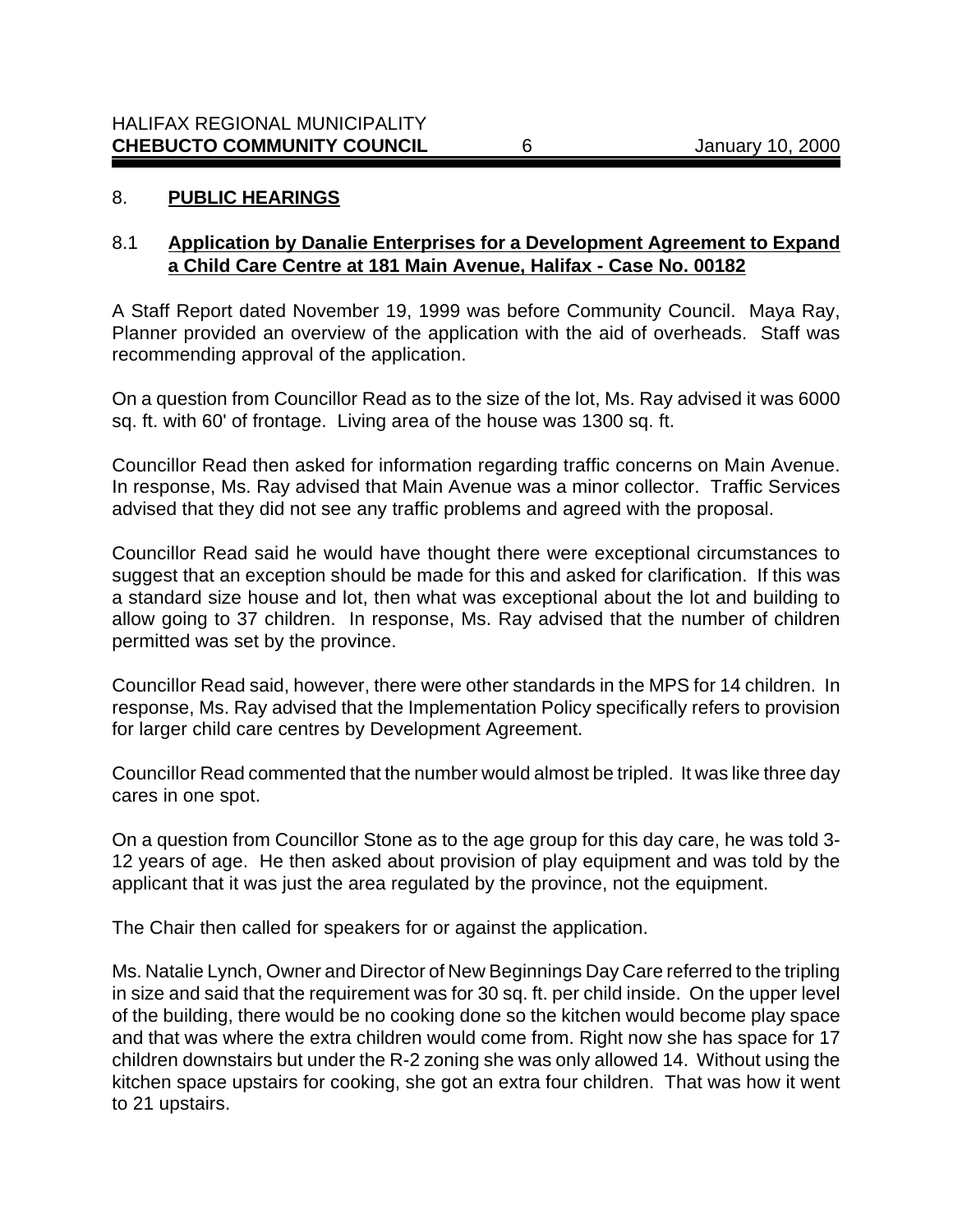## HALIFAX REGIONAL MUNICIPALITY **CHEBUCTO COMMUNITY COUNCIL** 7 7 January 10, 2000

Mr. David Hicks, 10 General Avenue stated his backyard backed onto New Beginnings Day Care. He pointed out there were no mature trees keeping a buffer - just one tree with very few leaves - between the Day Care and the residents of General Avenue. Over the summer, there was garbage coming through the fence. With regard to noise, he asked if there was a noise restriction as far as having 37 children playing outside. This would be more of a problem in the summer when windows are open and no buffer.

Roger Wells, Regional Coordinator, Planning Services advised there was a Noise By-law with respect to this application. Barry Allen, Municipal Solicitor added that if there is anything in the Policy relating to noise in terms of whether or not the application would be granted, it would be up to Community Council to take into account. In general, with regard to the Noise By-law, you cannot make a noise that unreasonably disturbs the peace and tranquility of the neighbourhood. Children were going to make some noise which would be permitted but it could get to the point where it was unreasonable.

Mr. Hicks referred again to the buffer and said a chain link fence was not going to be a buffer zone for his privacy or his neighbours. All three units backing onto the Day Care just have a chain link fence.

Councillor Walker asked how much noise Mr. Hicks had experienced since the Day Care opened. Mr. Hicks acknowledged it was not too bad in the summer but three fold more would be worse.

Ms. Debbie Simmons, 177 Main Avenue said she lived on the crest of a hill and got a lot of garbage on her property but it was not fair to say it all came from the Day Care. As far as noise was concerned, the Day Care did not open until the end of August. She had concern with noise from the Legion across the street which occurred not only during the day but at night and on weekends. The only children out playing during the day would be pre-school children. As far as noise was concerned, she lived behind the trailer park and there was noise from there as well. There was noise from traffic on Main Avenue. The chain link fence was behind her property as well and it was not an issue.

A lady who lives at 8 General Avenue stated there were noise restrictions in the trailer park. Her fiancé worked nights and she was concerned that he would not get enough sleep during the day. She did not think there would be an opportunity to relax in her back yard with children screaming. This happened last summer with only 14 children.

A lady at 139 Rosedale Avenue stated her child attended the Day Care in question and followed Ms. Lynch from another day care when she opened the present one. Since Ms. Lynch left the old day care, there was an increase in noise. She respected the way Ms. Lynch ran the Day Care, her code of ethics and the way she treats the children. The Day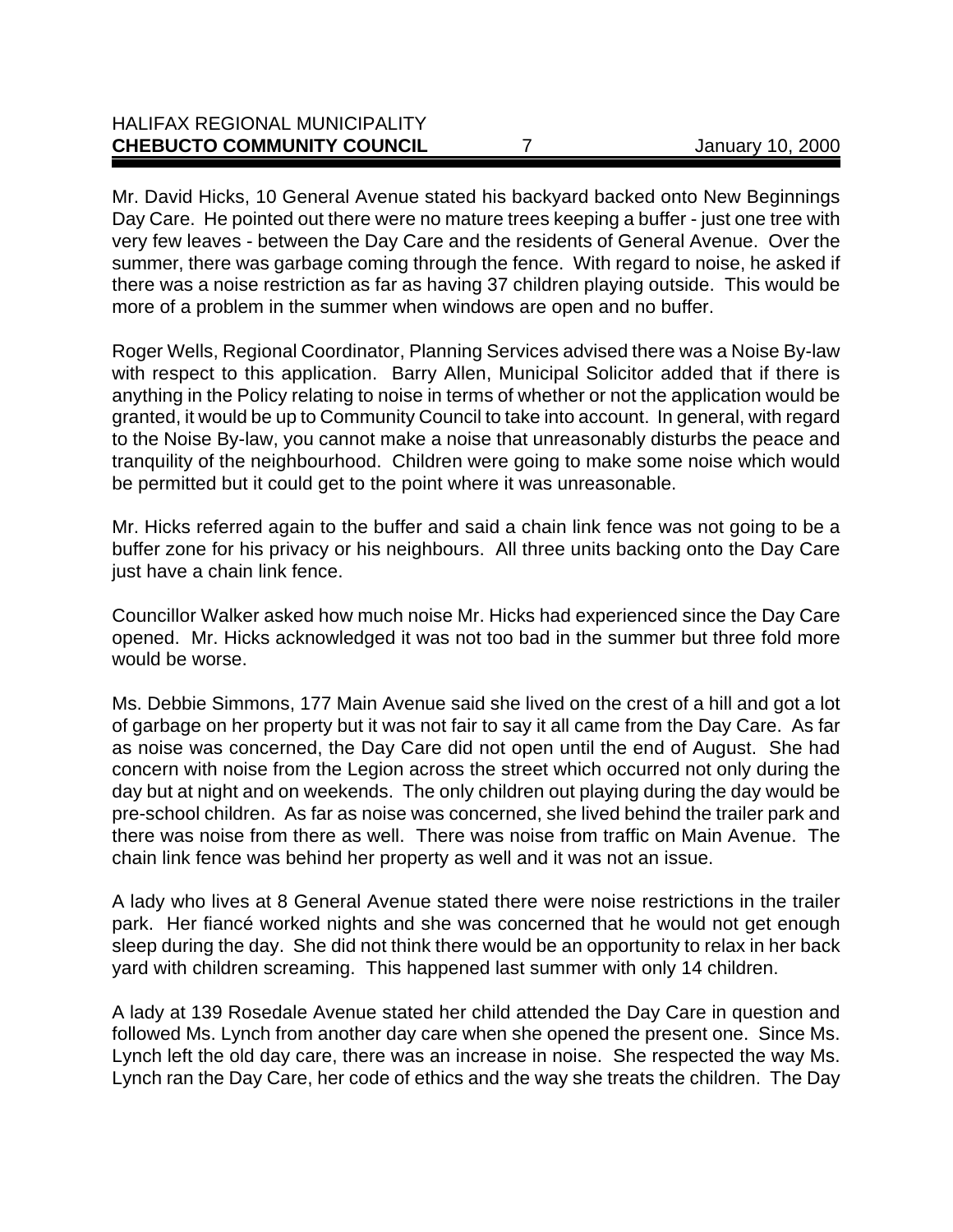#### HALIFAX REGIONAL MUNICIPALITY **CHEBUCTO COMMUNITY COUNCIL** 8 January 10, 2000

Care followed a strict routine with engineered play outside. She did not think the Day Care opened in its present location until September.

Councillor Stone asked, if the Day Care goes to 37, did she have a problem with putting her child in the Day Care. The lady responded she would not have a problem if there were enough people hired to tend to the children.

Ms. Ray noted that the proposed hours of operation were from 7 a.m. to 6 p.m. Monday to Friday.

Councillor Read asked if the Development Agreement were approved and if the operator changed, would the number change from 37. He was told the Development Agreement would remain with the property owner.

Councillor Stone asked how many more staff members would the Day Care employ. In response, the applicant advised there would be three more full time and one part time.

Councillor Walker asked if the applicant would be willing to construct a private wooden fence as a buffer from the trailer park 6' high. Ms. Lynch agreed. When Ms. Lynch agreed, Mr. Hicks also agreed that would be acceptable.

The Chair called three times for additional speakers for or against the application. There were none.

**MOVED by Councillors Walker and Stone to close the Public Hearing. MOTION PUT AND PASSED.**

**MOVED by Councillors Walker and Stone to approve the Development Agreement to expand a Child Care Centre at 181 Main Avenue, Halifax as attached as Appendix A to the Staff Report dated November 19, 1999 with an amendment to allow the addition of the following into the Development Agreement: that a 6' high wooden privacy fence be installed the whole of the rear yard facing the trailer park to separate the property from the trailer park. Further the applicant be given one hundred and twenty (120) days to sign the Development Agreement from the date of approval by Council, or the date of any other approvals required to sign the Agreement as the case may be, unless an extension thereof is granted by Council at the request of the applicant; otherwise, this approval will be void and obligations arising hereunder shall be at an end. MOTION PUT AND PASSED.**

#### 9. **CORRESPONDENCE, PETITIONS AND DELEGATIONS** - None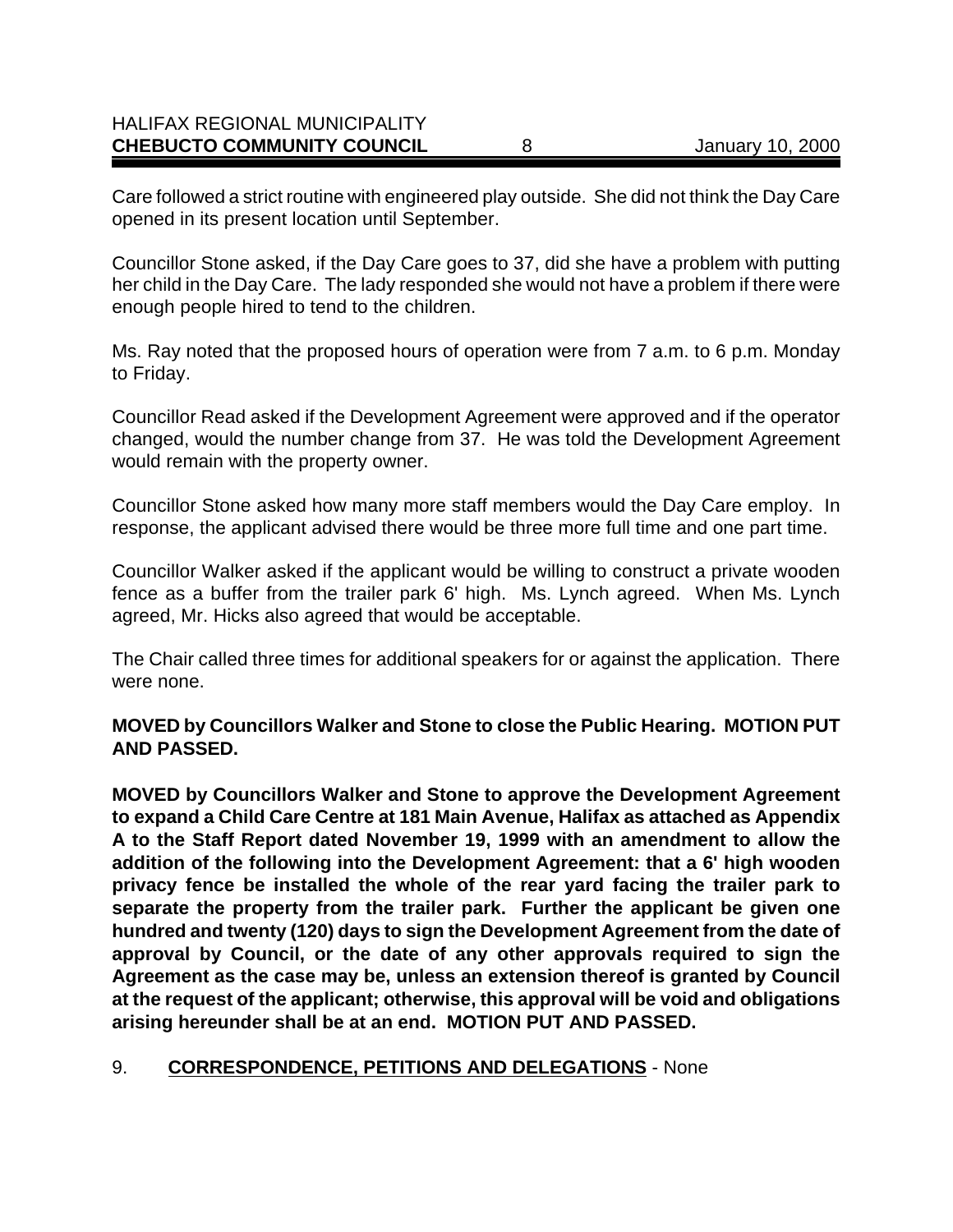## 10. **REPORTS**

## 10.1 **Case 00122 - Application for Stage 2 Development Agreement, Parcels BC-4, BC-5, BC-7 and BC-8, Clayton Park West, Phase 4**

A Staff Report dated December 28, 1999 was before Community Council. Councillor Stone stated that since Community Council has been through this proposal in the past and as he has gone through the proposal with staff and felt staff has included all the items of concern, such as landscaping, storm runoff, drainage and the use of the land, he did not think there was a necessity for a presentation from staff.

Councillor Read referred to page 4 of the Development Agreement, Section 4.3, second line and asked for clarification as it appeared there was a word missing. In response, Mr. Wells advised that the word "years" was left out.

**MOVED by Councillors Stone and Read to approve a Stage II Development Agreement, included as Attachment I to the Staff Report dated December 28, 1999, to permit the construction of commercial uses, including a large format retail store, retail/office building and service commercial buildings, on Parcels BC-4, BC-5, BC-7 and BC-8**, **Clayton Park West, Phase 4, Halifax, (such approval being contingent on the expiration of the appeal period for the Stage I Development Agreement applicable to the lands, or the outcome of any appeal). Further that the applicant be given one hundred and twenty (120) days to sign the Development Agreement from the date of approval by Community Council, or the date of any other approvals required as the case may be, unless an extension thereof is granted by Community Council at the request of the applicant. Otherwise, this approval will be void and obligations arising hereunder shall be at an end. MOTION PUT AND PASSED.**

It was noted that the typographical error referred to by Councillor Read would have to be corrected.

11. **MOTIONS** - None

#### 12. **ADDED ITEMS**

## 12.1 **Wheelchair Accessibility - 2750 Dutch Village Road**

Councillor Adams advised that he understood there is wheelchair accessibility for this building but it is limited. Individuals wishing to attend Public Hearings or public meetings are not able. He requested a staff report to determine a way to make 2750 Dutch Village Road accessible to individuals in wheelchairs after normal working hours.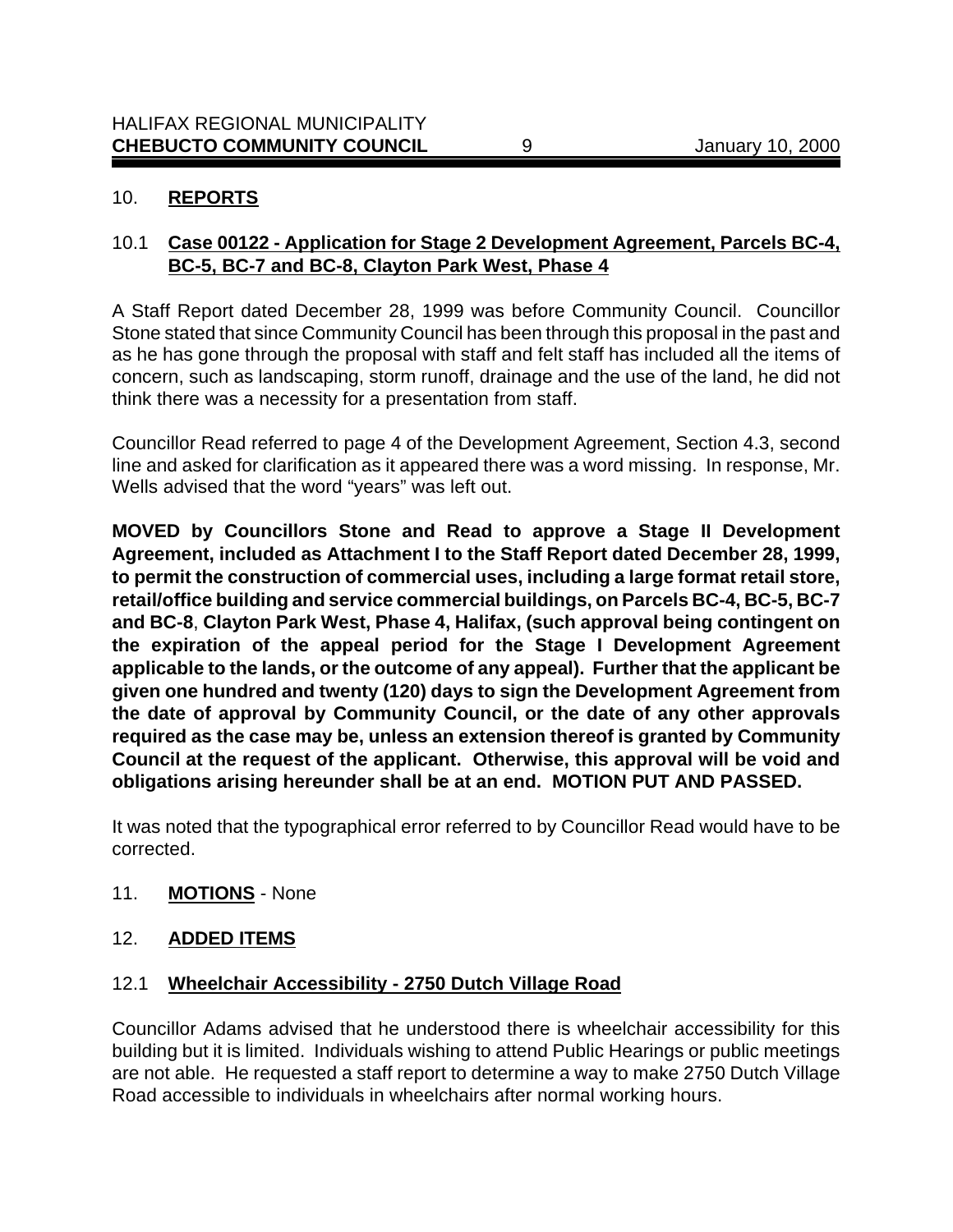It was noted that this concern had been raised previously at a Community Council meeting.

## **MOVED by Councillors Stone and Read that a report be requested in this regard. MOTION PUT AND PASSED.**

## 13. **NOTICES OF MOTION** - None

## 14. **PUBLIC PARTICIPATION**

Ms. Christine Ellis Mabey, 8 Hemlock Road referred to the World Wide Telecommunications project and asked who the governing body is under federal regulations for this project and what federal regulations they are required to follow. She asked for clarification regarding road access as well.

In response, Councillor Adams advised that road access was the jurisdiction of the provincial Department of Transportation. The federal governing body was Industry Canada. He provided contacts: David Mulcaster, Executive Director 426-3458 and Alan McGillivary, Ottawa 613-998-4298. He advised he spoke with both these gentlemen today.

Mr. Peter Pelham, 100 Hebridean Drive, Herring Cove raised the following points:

- At the last Community Council meeting, he outlined violations for both the Municipal Planning Act and Municipal Planning Strategy for Mainland South and the Plan for District 5/18 Herring Cove area. At that time, he indicated that the Ratepayers were requesting no advancement beyond Council level with regard to the World Wide Fibre project.
- The request of the Ratepayers to have written information from the federal government that the municipal authority has been usurped which never did come to fruition.
- At the meeting of Regional Council on December 14, 1999, Council voted, on the advice of Mary Ellen Donovan, to advance the project.
- He received two calls from residents in the area after December 13/14 about work starting on the project with noise, heavy vehicles and compressors. The majority of the people who live within 600' of the site, up until 7:00 p.m. on Christmas Eve had their lives disrupted with noise, heavy vehicles and general construction noise not even within the allowed time for construction. If the legal process had been followed, they would have been made aware of the approved hours of operation.
- He listened to the noise at the site after 10:00 p.m., standing 600' away.
- He referred to articles and comments by Councillors Read and Adams in the Chebucto News, quoted from same and made comments.
- 15. **NEXT MEETING DATE** February 7, 2000.